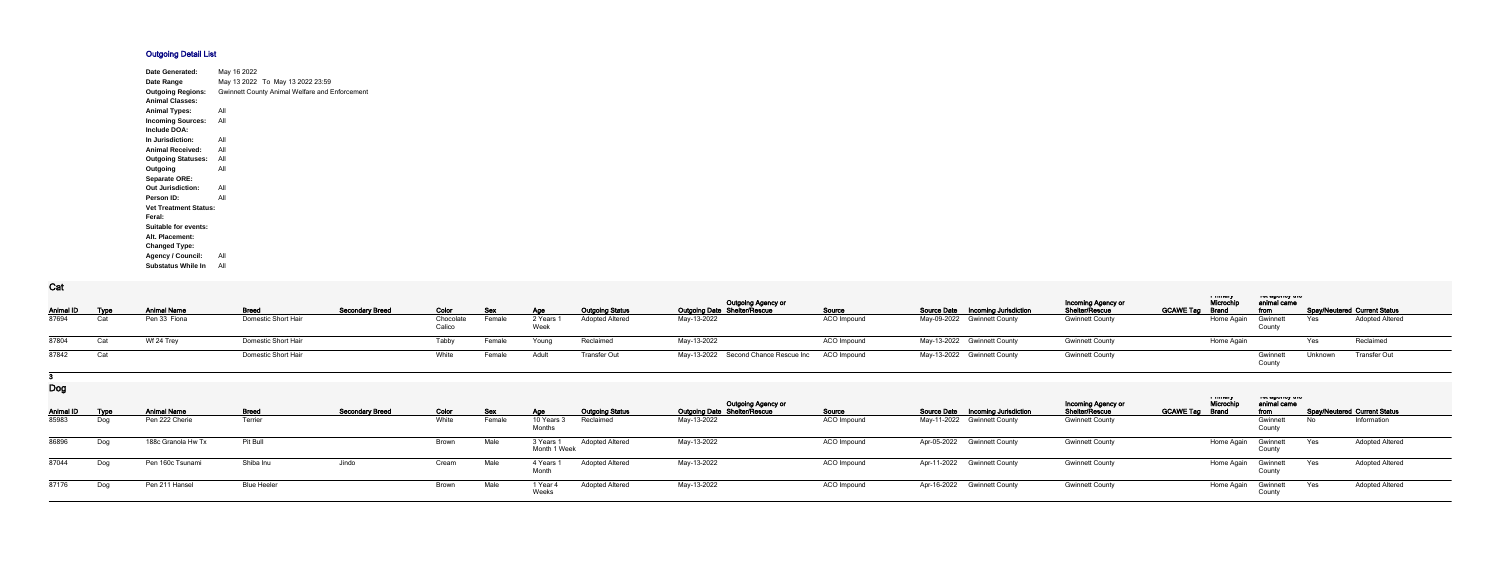| 87177           | Dog         | Pen 184 Gretel     | <b>Australian Cattledog</b> |                        | Red          | Female             | 1 Year 4<br>Weeks      | <b>Adopted Altered</b> | May-13-2022                                        | ACO Impound |                    | Apr-16-2022 Gwinnett County        | <b>Gwinnett County</b>               |                        | Home Again                        | Gwinnett<br>County                      | Yes     | <b>Adopted Altered</b>              |
|-----------------|-------------|--------------------|-----------------------------|------------------------|--------------|--------------------|------------------------|------------------------|----------------------------------------------------|-------------|--------------------|------------------------------------|--------------------------------------|------------------------|-----------------------------------|-----------------------------------------|---------|-------------------------------------|
| 87696           | Dog         | Pen 228 Ralphie    | Chihuahua                   |                        | Black        | Male               | 14 Years<br>Week       | <b>Adopted Altered</b> | May-13-2022                                        | ACO Impound |                    | May-09-2022 Gwinnett County        | <b>Gwinnett County</b>               |                        | Home Again                        | Gwinnett<br>County                      | Yes     | <b>Adopted Altered</b>              |
| 87708           | Dog         | Pen 229 Murphy     | Yorkshire Terrier           | Maltese                | Brown        | Male               | 6 Years<br>Week        | <b>Adopted Altered</b> | May-13-2022                                        | ACO Impound |                    | May-09-2022 Gwinnett County        | <b>Gwinnett County</b>               |                        | Home Again                        | Gwinnet<br>County                       | Yes     | <b>Adopted Altered</b>              |
| 87718           | Dog         | Pen 221 Heely      | Long Hair Chihuahua         |                        | Tri Color    | Female             | 3 Years<br>(approx)    | <b>Adopted Altered</b> | May-13-2022                                        | ACO Impound |                    | May-09-2022 Gwinnett County        | <b>Gwinnett County</b>               |                        | Home Again                        | Gwinnett<br>County                      | Yes     | <b>Adopted Altered</b>              |
| 87838           | Dog         | Star               | Siberian Husky              |                        | White        | Female             |                        | Redemption (Offsite)   | May-13-2022                                        | ACO Impound |                    | May-13-2022 Gwinnett County        | <b>Gwinnett County</b>               |                        | Home Again                        | Gwinnet<br>County                       | Unknown | Redemption (Offsite)                |
| 87850           | Dog         | Pen 221 Bear       | Maltese                     |                        | Tan          | Male               | 1 Year 5<br>Months     | Reclaimed              | May-13-2022                                        | ACO Impound |                    | May-13-2022 Gwinnett County        | <b>Gwinnett County</b>               |                        | Home Again                        | Gwinnet<br>County                       | No      | Reclaimed                           |
| 10 <sub>1</sub> |             |                    |                             |                        |              |                    |                        |                        |                                                    |             |                    |                                    |                                      |                        |                                   |                                         |         |                                     |
| Fowl            |             |                    |                             |                        |              |                    |                        |                        |                                                    |             |                    |                                    |                                      |                        | <b>THUGLY</b><br>Microchip        | יסו מµסווט αווס<br>animal came          |         |                                     |
| Animal ID       | <u>Type</u> | <b>Animal Name</b> | <b>Breed</b>                | <b>Secondary Breed</b> | Color        | <u>Sex</u>         | <u>Age</u>             | <b>Outgoing Status</b> | Outgoing Agency or<br>Outgoing Date Shelter/Rescue | Source      | <b>Source Date</b> | <b>Incoming Jurisdiction</b>       | Incoming Agency or<br>Shelter/Rescue | <b>GCAWE Tag Brand</b> |                                   | from                                    |         | <b>Spay/Neutered Current Status</b> |
| 87630           | Fowl        | Pasture 2 Chicken  | Hen                         |                        | <b>Black</b> | Female             |                        | Adopted                | May-13-2022                                        | ACO Impound |                    | May-05-2022 Gwinnett County        | <b>Gwinnett County</b>               |                        |                                   | Gwinnet<br>County                       | Unknown | Adopted                             |
| 87631           | Fowl        | Pasture 2 Chicken  | Hen                         |                        | Black        | Female             |                        | Adopted                | May-13-2022                                        | ACO Impound |                    | May-05-2022 Gwinnett County        | <b>Gwinnett County</b>               |                        |                                   | Gwinnet<br>County                       | Unknown | Adopted                             |
| 87632           | Fowl        | Pasture 2 Chicken  | Hen                         |                        | Black        | Female             |                        | Adopted                | May-13-2022                                        | ACO Impound |                    | May-05-2022 Gwinnett County        | <b>Gwinnett County</b>               |                        |                                   | Gwinnet<br>County                       | Unknown | Adopted                             |
| 87633           | Fowl        | Pasture 2 Chicken  | Hen                         |                        | Black        | Female             |                        | Adopted                | May-13-2022                                        | ACO Impound |                    | May-05-2022 Gwinnett County        | <b>Gwinnett County</b>               |                        |                                   | Gwinnet<br>County                       | Unknown | Adopted                             |
| 87634           | Fowl        | Pasture 2 Chicken  | Hen                         |                        | <b>Black</b> | Female             |                        | Adopted                | May-13-2022                                        | ACO Impound |                    | May-05-2022 Gwinnett County        | <b>Gwinnett County</b>               |                        |                                   | Gwinnet<br>County                       | Unknown | Adopted                             |
| 87635           | Fowl        | Pasture 2 Chicken  | Hen                         |                        | Black        | Female             |                        | Adopted                | May-13-2022                                        | ACO Impound |                    | May-05-2022 Gwinnett County        | <b>Gwinnett County</b>               |                        |                                   | Gwinnet<br>County                       | Unknown | Adopted                             |
| 87636           | Fowl        | Pasture 2 Chicken  | Hen                         |                        | <b>Black</b> | Female             |                        | Adopted                | May-13-2022                                        | ACO Impound |                    | May-05-2022 Gwinnett County        | <b>Gwinnett County</b>               |                        |                                   | Gwinnet<br>County                       | Unknown | Adopted                             |
|                 |             |                    |                             |                        |              |                    |                        |                        |                                                    |             |                    |                                    |                                      |                        |                                   |                                         |         |                                     |
| <b>Kitten</b>   |             |                    |                             |                        |              |                    |                        |                        |                                                    |             |                    |                                    |                                      |                        |                                   |                                         |         |                                     |
|                 |             |                    |                             |                        |              |                    |                        |                        |                                                    |             |                    |                                    |                                      |                        | ாபப்பா                            | וסו טשטווטץ נווט                        |         |                                     |
| Animal ID       | <b>Type</b> | <b>Animal Name</b> | <b>Breed</b>                | <b>Secondary Breed</b> | Color        | <u>Sex</u>         | <u>Age</u>             | <b>Outgoing Status</b> | Outgoing Agency or<br>Outgoing Date Shelter/Rescue | Source      |                    | Source Date  Incoming Jurisdiction | Incoming Agency or<br>Shelter/Rescue | <b>GCAWE Tag Brand</b> | Microchip                         | animal came<br>from                     |         | <b>Spay/Neutered Current Status</b> |
| 87111           | Kitten      | Pen 20 Lilly       | Domestic Short Hair         |                        | Black        | Female             | 8 Weeks<br>(approx)    | <b>Adopted Altered</b> | May-13-2022                                        | ACO Impound |                    | Apr-13-2022 Gwinnett County        | <b>Gwinnett County</b>               |                        | Home Again                        | Gwinnet<br>County                       | Yes     | <b>Adopted Altered</b>              |
|                 |             |                    |                             |                        |              |                    |                        |                        |                                                    |             |                    |                                    |                                      |                        |                                   |                                         |         |                                     |
| <b>Puppy</b>    |             |                    |                             |                        |              |                    |                        |                        |                                                    |             |                    |                                    |                                      |                        |                                   |                                         |         |                                     |
| Animal ID       | <b>Type</b> | <b>Animal Name</b> | <b>Breed</b>                | <b>Secondary Breed</b> | Color        |                    |                        | <b>Outgoing Status</b> | Outgoing Agency or<br>Outgoing Date Shelter/Rescue | Source      |                    | Source Date  Incoming Jurisdiction | Incoming Agency or<br>Shelter/Rescue | <b>GCAWE Tag</b>       | ாயமா<br>Microchip<br><b>Brand</b> | וסו טשטווטץ וווס<br>animal came<br>from |         | <b>Spay/Neutered Current Status</b> |
| 87758           | Puppy       | 197 Archer         | Pit Bull                    |                        | Brown        | <u>Sex</u><br>Male | <u>Age</u><br>4 Months | <b>Adopted Altered</b> | May-13-2022                                        | ACO Impound |                    | May-10-2022 Gwinnett County        | <b>Gwinnett County</b>               |                        | Home Again                        | Gwinnet<br>County                       | Yes     | <b>Adopted Altered</b>              |
| 87760           | Puppy       | 226 Claudette      | Pit Bull                    |                        | Brown        | Female             | Young                  | <b>Adopted Altered</b> | May-13-2022                                        | ACO Impound |                    | May-10-2022 Gwinnett County        | <b>Gwinnett County</b>               |                        | Home Again                        | Gwinnett                                | Yes     | <b>Adopted Altered</b>              |